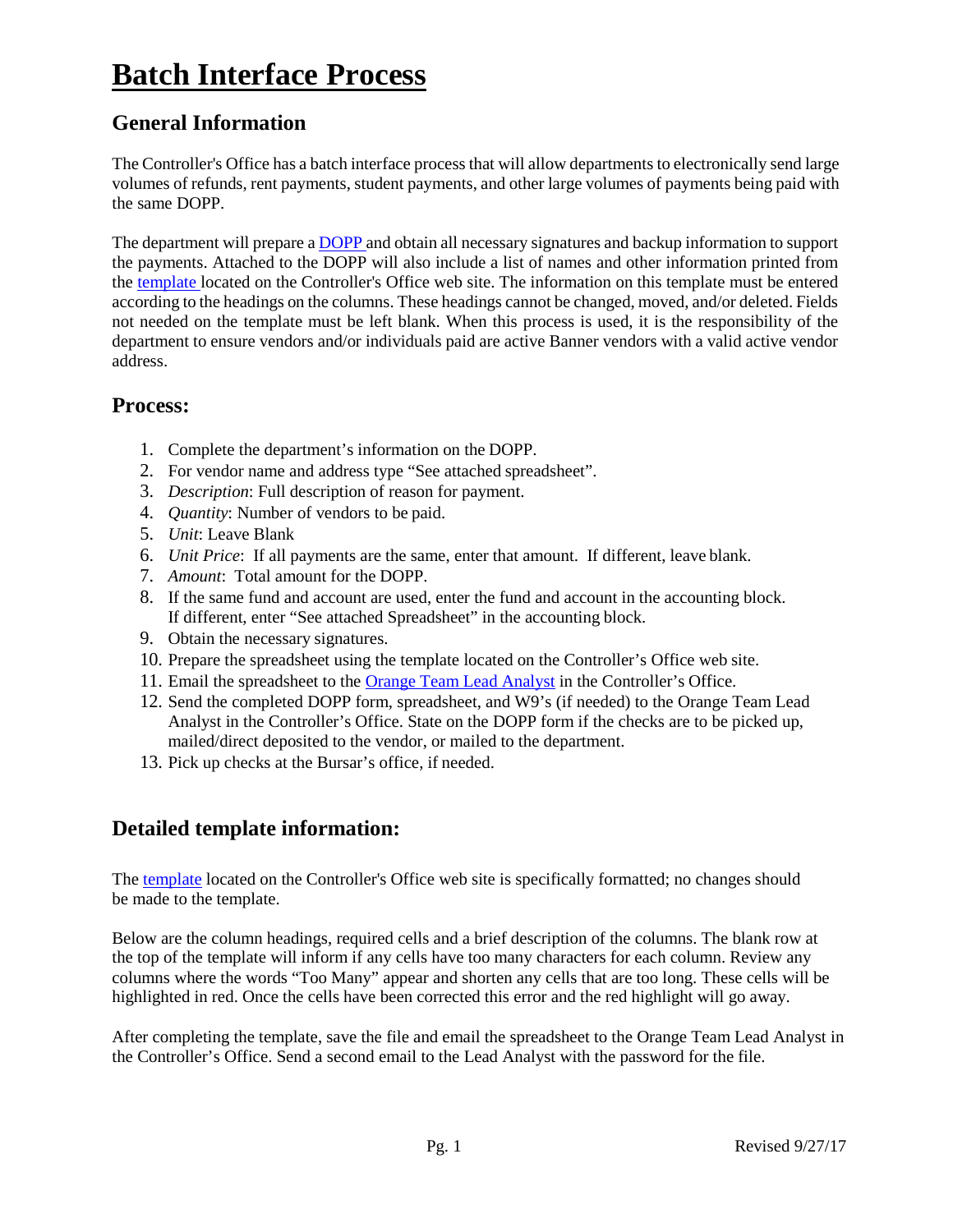| <b>Column Headings</b>     | Length                  |
|----------------------------|-------------------------|
| <b>System Id</b>           | 8                       |
| <b>Banner ID</b>           | $\overline{\mathbf{9}}$ |
| <b>Last Name</b>           | 25                      |
| <b>First Name</b>          | 15                      |
| <b>Trans Amt</b>           | $12**$                  |
| <b>Trans Date</b>          | <b>MMDDYYY</b>          |
| <b>Pymt Due</b>            | <b>MMDDYYY</b>          |
| <b>Index</b>               | 6                       |
| <b>Acct</b>                | $\overline{6}$          |
| <b>Invoice Date</b>        | <b>MMDDYYY</b>          |
| <b>Atyp</b>                | $\frac{2}{2}$           |
| <b>Seq</b>                 |                         |
| <b>Street Line1</b>        | 30                      |
| <b>Street Line2</b>        | 30                      |
| <b>Street Line3</b>        | $\overline{30}$         |
| <b>City</b>                | $\overline{20}$         |
| <b>State Code</b>          | $\overline{\mathbf{3}}$ |
| Zip                        | 10                      |
| <b>Invoice Rcvd Date</b>   | <b>MMDDYYY</b>          |
| <b>Vendor Invoice</b>      | $\overline{15}$         |
| <b>Cust Acct Num</b>       | $\overline{15}$         |
| <b>Commodity Desc</b>      | $\overline{50}$         |
| <b>Services Begin Date</b> | <b>MMDDYYY</b>          |
| <b>Goods Revd Date</b>     | <b>MMDDYYY</b>          |
| <b>Fund</b>                | 6                       |
| Orgn                       | $\overline{6}$          |
| Prog                       | $\overline{6}$          |
| <b>Actv</b>                | 6                       |
| Locn                       | 6                       |

**1. Fields in red are required.**

\* All dates must be in MMDDYYYY format

\*\* Amount fields are 12 characters long with decimal points deleted. \$12.32 is written as 1232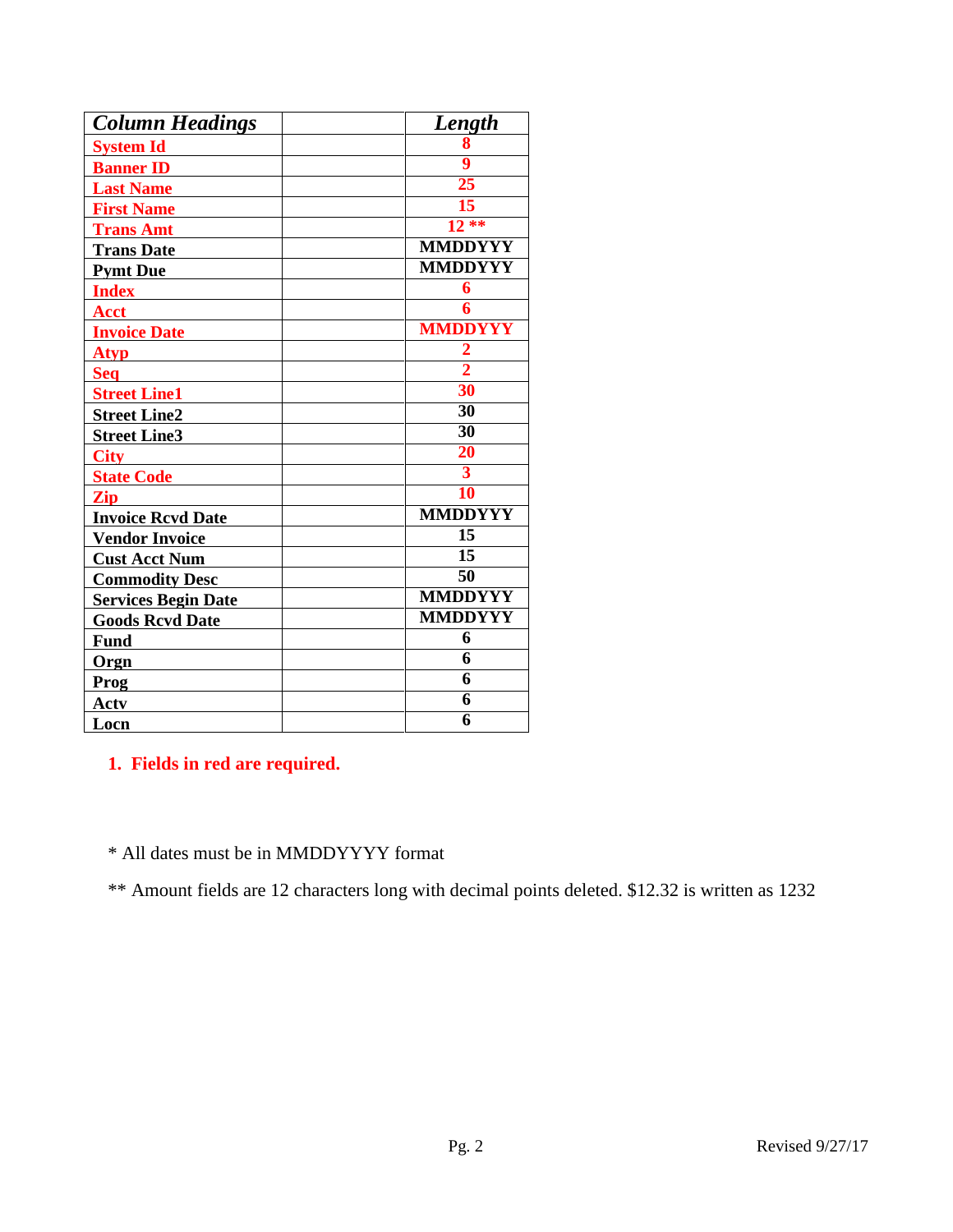#### **Definition of Required fields:**

I. *System Id:* This field determines how payments will be recorded and processed. One of these system ids **must** be used. The table below details the System ID and other information of how the payment will be made and recorded in Banner.

| System<br>ID    | Doc Seq<br><b>Number</b> | ACH<br>Override | 1099 Rept Income | <b>Type</b> | <b>Pymt</b><br>Category | <b>Batch used as</b><br>follows                        |
|-----------------|--------------------------|-----------------|------------------|-------------|-------------------------|--------------------------------------------------------|
| <b>APPAYROL</b> | <b>FM</b>                | N               | N                | N/A         | K8                      | Payroll Tax Shelters & Garnishments                    |
| APAYROL1        | <b>FM</b>                | Y               | N                | N/A         | K8                      | Payroll Tax Shelters & Garnishments                    |
| <b>APVNDPMT</b> | FI.                      | Υ               | Y                | NC.         | <b>KK</b>               | Vendor Payment - No ACH                                |
| <b>APVDPTNO</b> | FI.                      | N               | Y                | NC.         | KK.                     | Vendor Payment - ACH Available                         |
| <b>APCKPKUP</b> | FI                       | Υ               | N                | N/A         | K1                      | RHF/Athletic/Band Trips                                |
| <b>APDDPYMT</b> | FI.                      | N               | N                | N/A         | K1                      | RHF/Athletic/Band Trips                                |
| <b>APREFUND</b> | <b>FM</b>                | N               | N                | N/A         | K <sub>2</sub>          | <b>Refunds</b>                                         |
| <b>APRENTPY</b> | <b>FM</b>                | N               | Y                | <b>RE</b>   | K7                      | Rent Pymt                                              |
| <b>APCHKHON</b> | FI.                      | Y               | Y                | NC.         | H <sub>4</sub>          | Honoraria                                              |
| <b>APACHHON</b> | <b>FM</b>                | N               | Y                | NC.         | H4                      | Honoraria                                              |
| <b>APHPVPMT</b> | <b>FM</b>                | N               | Υ                | 99          | K <sub>2</sub>          | Hokiepassport                                          |
| <b>APVDPTOT</b> | FI                       | Υ               | Υ                | ОT          | KK                      | Human Subject Payments, Awards, Prizes - No ACH        |
| <b>APVPOTNO</b> | FI                       | N               | Y                | ОT          | ĸк                      | Human Subject Payments, Awards, Prizes - ACH Available |

- a. **Doc Seq Number**: Document number assigned by Banner; starts with a FI or FM. This takes the place of "I number" that is normally assigned when a paper invoice is processed by the Controller's Office.
- b. **Ach Override:** Determines if the payment made is by check or direct deposit. The SYSTEM ID with an N will pay using direct deposit. If there are no direct deposit records for the vendor, then a check will be written.

*Note: If you need a check written then select a SYSTEM ID with a Y in this column.*

- c. **1099 Rept:** Reports 1099 information in Banner, normally for rent payments and honoraria. The IRS requires the university to track these payments and issue a 1099 to the vendor.
- d. **Income Type:** Reports income classified on the 1099 as Rent, Non-employee compensation, or Other.
- e. **Pymt Category:** This is normally recorded on the DOPP and recorded in Banner. With the batch processes the payment category is preset.

**The payments held at the window for pickup must use the SYSTEM ID APCKPKUP, APVNDPMT, APCHKHON, or APVDPTOT. Payments that need to be held at the window must be stated on the DOPP and all checks with that DOPP will be held for pickup.**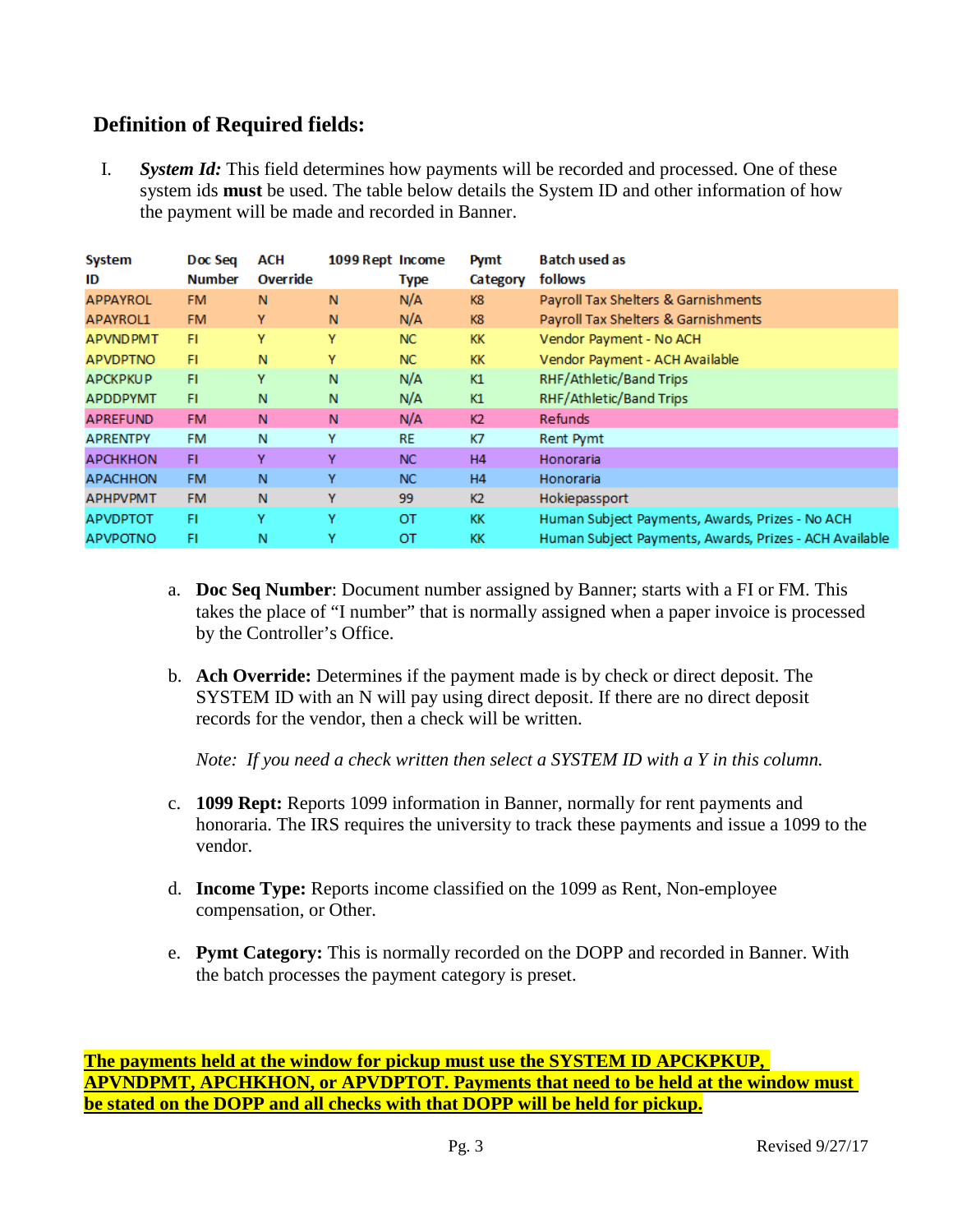- II. *Banner ID:* Id Purchasing has assigned to the vendor.
- III. *Last Name:* Last name of the individual. If paying a company enter the full name of the company.
- IV. *First Name:* First name of the individual. If paying a company leave this field blank.
- V. *Trans Amt:* Amount of the check. Decimals are not included (Example \$100.00 would be written 10000).
- VI. *Index:* Department fund to charge.
- VII. *Acct:* Proper account code for charge. If an account code with a leading zero is used ensure a leading zero is used (Example 0123 not 123).
- VIII. *Invoice Date:* Date invoice was received. If no invoice is paid use the same date as the Trans Date. Use a two digit month, two digit day, and four digit year (Example January 1, 2005 would be written 01012005).
- IX. *Atyp and Seq*: Atyp and Seq numbers are used to specify the address where the check is mailed. This information can be obtained by looking at the FZIVEND screen in Banner.

The example below shows the Banner ID for Atmos Energy (905572516). The Atyp for this address is VP and Seq is 6 (Accounts Payable Default). Scroll lines to the right of the address allow other addresses to be picked, if the one listed is incorrect or inactive. When scrolling through the addresses the Atyp and Seq numbers will change. Use the numbers that appear with the address needed.

If no address in Banner matches the payment address or the vendor is not in Banner, contact Procurement (FDG) to have the address or vendor added.

The Inactive box should not be checked for the Atyp and Seq numbers selected. If the Inactive box is checked this address is no longer valid and cannot be used.

| <b>Banner ID</b>    | 905572516                                              | √ Atmos Energy                  | 04/16/2010 16:04:46                              | $\triangledown$ Tax ID<br><b>ACH</b><br>$\nabla$ E-Proc | <b>Vendor Type</b><br><sup>o</sup> Company<br><b>Person</b><br>○ No Data | $\left\lfloor \mathbf{v} \right\rfloor$ |
|---------------------|--------------------------------------------------------|---------------------------------|--------------------------------------------------|---------------------------------------------------------|--------------------------------------------------------------------------|-----------------------------------------|
| <b>Type</b><br>lvp. | <b>Vendor Address and Attributes</b><br>Sequence<br>-6 | <b>Address</b><br>PO Box 790311 | $\Box$ Inactive<br><b>Purchase Order Default</b> | <b>DUNS</b><br><b>Preferred Order Method</b>            |                                                                          |                                         |